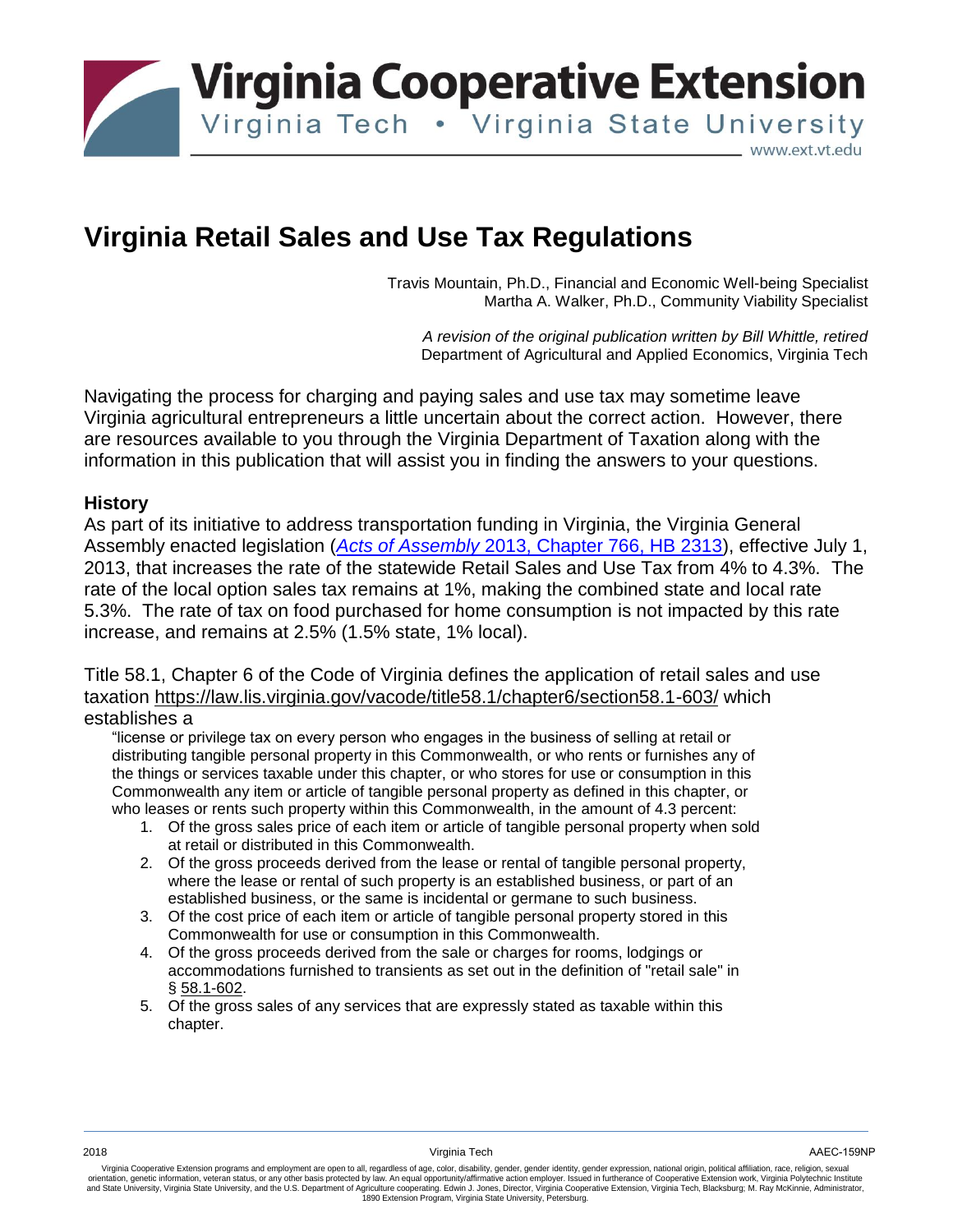The 2013 legislation also imposes an *additional* regional sales and use tax in the Northern Virginia region and the Hampton Roads regions in the amount of 0.7%. As outlined in Table 1, the total state, local, and regional sales and use tax rate in the Hampton Roads and Northern Virginia regions is 6% (4.3% state, 1% local, 0.7% regional). Beginning July 1, 2018, there is an additional 1% regional sales and use tax in the City of Williamsburg, and the Counties of James City and York, increasing the total sales tax rate in the region to 7%. Food purchased for home consumption is not subject to the additional regional tax.

#### **Table 1: 2018 Sales & Use Tax Rates**

|                               | Hampton<br>Roads | Northern<br>Virginia | Historic Triangle | Everywhere Else |
|-------------------------------|------------------|----------------------|-------------------|-----------------|
| <b>General Sales Tax Rate</b> | 6%               | 6%                   | 7%                | 5.3%            |
| Food for Home Consumption     | 2.5%             | 2.5%                 | 2.5%              | 2.5%            |

- Hampton Roads includes the Cities of Chesapeake, Franklin, Hampton, Newport News, Norfolk, Poquoson, Portsmouth, Suffolk and Virginia Beach, and the Counties of Isle of Wight and Southampton.
- Northern Virginia includes the Cities of Alexandria, Fairfax, Falls Church, Manassas, and Manassas Park; and the Counties of Arlington, Fairfax, Loudoun, and Prince William.
- Historic Triangle includes the City of Williamsburg, and the Counties of James City and York. For more information about the recent retail sales and use tax change in the Historic Triangle, please visit [www.tax.virginia.gov/historic-triangle.](https://tax.virginia.gov/historic-triangle)

Source[: https://tax.virginia.gov/retail-sales-and-use-tax](https://tax.virginia.gov/retail-sales-and-use-tax)

### **Certificate of Registration**

Every individual, partnership, corporation, or other business type desiring to engage in or conduct business as a dealer in Virginia must file an application with the Virginia Department of Taxation <https://tax.virginia.gov/register-business-virginia>

The online registration process will only ask you for information that pertains to the type of business you have. You can start the registration process, save a draft, and come back later to complete your registration.

When you have completed your online registration, you will be assigned a Virginia Tax account number. It is important that you include your Virginia Tax account number on all tax returns, payments, and other information you file.

- If your business will be collecting sales tax, a Certificate of Registration is provided at the end of your registration process. This is your permit to collect sales tax, and issue and receive exemption certificates. The Certificate of Registration must be displayed at your physical place of business.
- If you plan to hire employees, you can easily register your business with the Virginia Employment Commission (VEC) at the same time you register with Virginia Tax. VEC is responsible for collecting unemployment tax.

Source: <https://tax.virginia.gov/register-business-virginia>

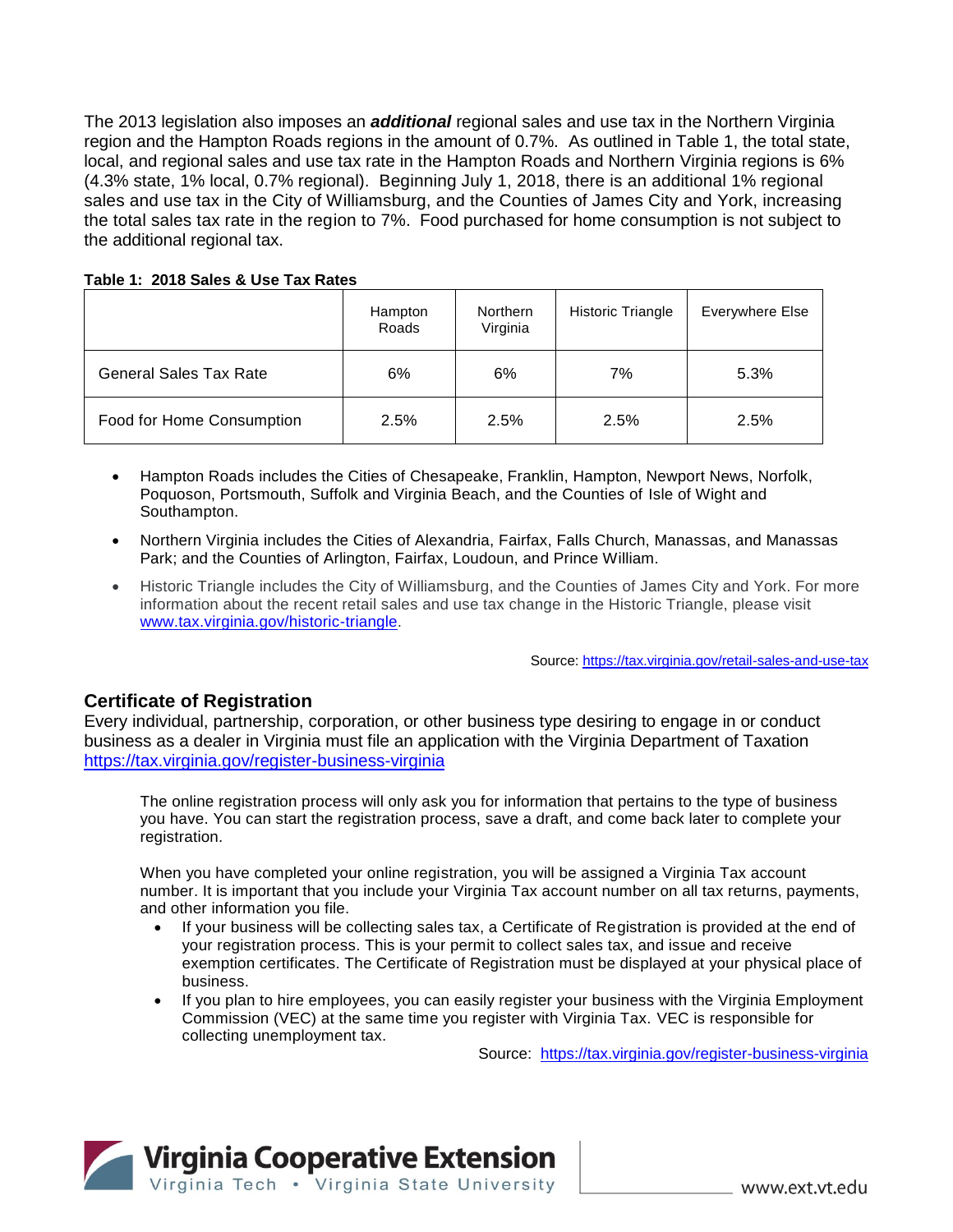A separate application is required for each place of business located in Virginia and must be clearly displayed. The sales tax applies to regular or recurring sales of farm products by farmers or peddlers at public markets, roadside stands, farms, or any other place.

#### **Sales & Use Tax**

If you are selling your products, you should register your business, collect sales tax at the point of sale, and complete the payment process as defined by the Virginia Department of Taxation electronic process [https://tax.virginia.gov/sales-and-use-tax.](https://tax.virginia.gov/sales-and-use-tax)

As of 2008, farmers selling retail should be aware that sales-tax rates fall into two basic categories: 1) food and 2) nonfood. The basic sales tax for nonfood items is 5 percent of gross sales and is comprised of 4 percent for the state and 1 percent for the locality (see Table 1).

Remember, farmers may not be required to collect sales tax if they are making sales of qualifying agricultural produce or eggs at farmers' markets and meet the other statutory requirements. The only way a farmer does not have to collect sales tax from someone purchasing product for resale is if that person provides Form ST-10.

- *Occasional Sales*. Occasional sale is defined as three or fewer separate occasions within one calendar year. Sales at fairs, flea markets, circuses, and carnivals and ales made by peddlers and street vendors are not occasional sales. <https://law.lis.virginia.gov/admincode/title23/agency10/chapter210/section1080/>
- *Interstate Commerce*. The sales tax does not apply to sales of tangible personal property in interstate commerce. A sale in interstate commerce occurs only when title or possession to the property being sold passes to the purchaser outside Virginia and no use of the property is made within Virginia. The seller can transport the property in his own vehicle, hire an independent carrier, have it delivered by a common carrier, such as the U.S. Post Office, without tax being applied. The purchase and immediate transport out-of-state by a dealer require that the dealer, even if registered in another state, have a valid certificate of exemption (Form St-14)
- *Rental and Leasing***.** If farm property is rented/leased for agricultural production for market, the sales and use tax does not apply. It is important to note that the important distinction here is what the item is used for, not the item itself. For example, a leased tractor used in agricultural production may be exempt. If, instead, that tractor were used to cut the grass, the tractor lease would be taxable.

However, if the property is rented/leased for other purposes, the sales and use tax may apply. In August 2019 the Virginia Department of Taxation was asked to clarify a 2013 Commissioner of Taxation Ruling on retail sales and use tax as relates to farm renting space for events. The P.D. 13-212 doesn't specifically state that ground rentals without tangible personal property are exempt but the Virginia Department of Taxation Tax Policy office agrees with the following opinion:

- 1) Taxable Rental of rooms if accommodations are less than 90 days
- 2) Taxable -- Rental of grounds if food and beverages are provided in addition to the "grounds"

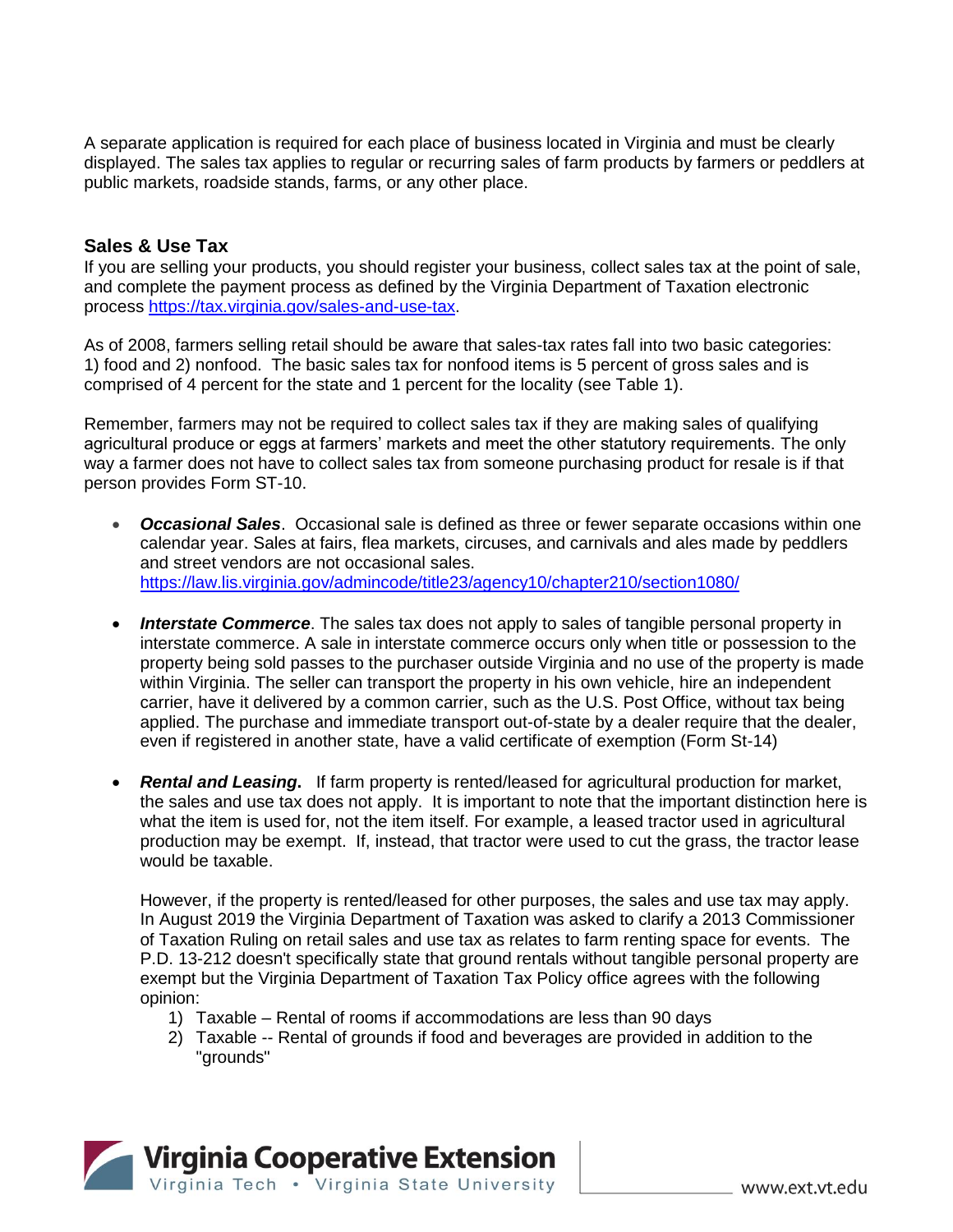3) Non-taxable - If the farmer is not in the business of renting rooms and just rents the grounds (e.g., a farmer that rents out the land just for space is not taxable, but the moment the farmer provides food then the entire transaction becomes taxable).

It is important to remember that should an auditor have a different interpretation and makes an assessment, the taxpayer may need to write the Virginia Department of Taxation for a formal ruling.

## *Sales Tax Electronic Filing Mandate*

As of August, 2012 for monthly sales tax filers, and October, 2013 for quarterly filers, sales and use tax dealers must file their returns and remit sales tax payments electronically. The Department provides three methods for electronically filing sales and use tax returns. Those unable to meet the electronic filing requirement may request a temporary waiver from the Tax Commissioner by completing a Temporary Waiver Request Form.

Source: [https://tax.virginia.gov/sales-and-use-tax.](https://tax.virginia.gov/sales-and-use-tax)

# **Agricultural Exemption**

As defined in §58.1.609.2, there are exemptions for agricultural operations.

<https://law.lis.virginia.gov/vacode/58.1-609.2>For example, a farmer engaged in the business of producing agricultural products for market may claim an agricultural exemption. However, a purchase for personal or family use or consumption is not exempt. In addition, a hobby farmer may not claim the tax exemption. A farm that is able to claim the tax exemption is one that is run as a business to make a profit. More specific definition between a hobby farm and a farm is defined by the Internal Revenue Code §1.183-2 Note: Horses for racing or showing and the associated feed and supplies are subject to the tax because horses used for racing are not deemed to be used in the production of an agricultural item for market.

*Produce & Egg Sales not exceeding \$2,500.*Legislation Approved March 19 , 2018 (*Acts of Assembly* 2018, Chapter 362) exempts from the Retail Sales and Use Tax agricultural produce and eggs raised and sold by an individual at retail, sold at a local farmers' market or roadside stand, if the individual seller's annual income from such sales does not exceed \$2,500. This \$2,500 replaces the previous limit of \$1,000.

 In addition to these requirements, qualifying eggs must be sold by producers who sell a total of 150 dozen eggs or less per week produced by their own hens, or who purchase a maximum of 60 dozen eggs per week for sale; and must be edible.

Agricultural producers with annual sales of \$2,500 or less must continue to register to collect the sales and use tax, but are not required to collect or remit the tax until their annual sales exceed \$2,500.

The legislation (§ 58.1-1707) also provides an exemption from the Virginia Litter Tax for farmers who raise and sell agricultural produce, provided:

- 1) the produce is sold in local farmers' markets or roadside stands;
- 2) annual sales by the agricultural or egg producer do not exceed \$2,500; and
- 3) the container the producer provides to hold purchased items has not been used previously.

The list of exempt/non-exempt items included in § 58.1-609.2, though extensive, is very specific and should be reviewed case by case. This listing of exempt items includes:

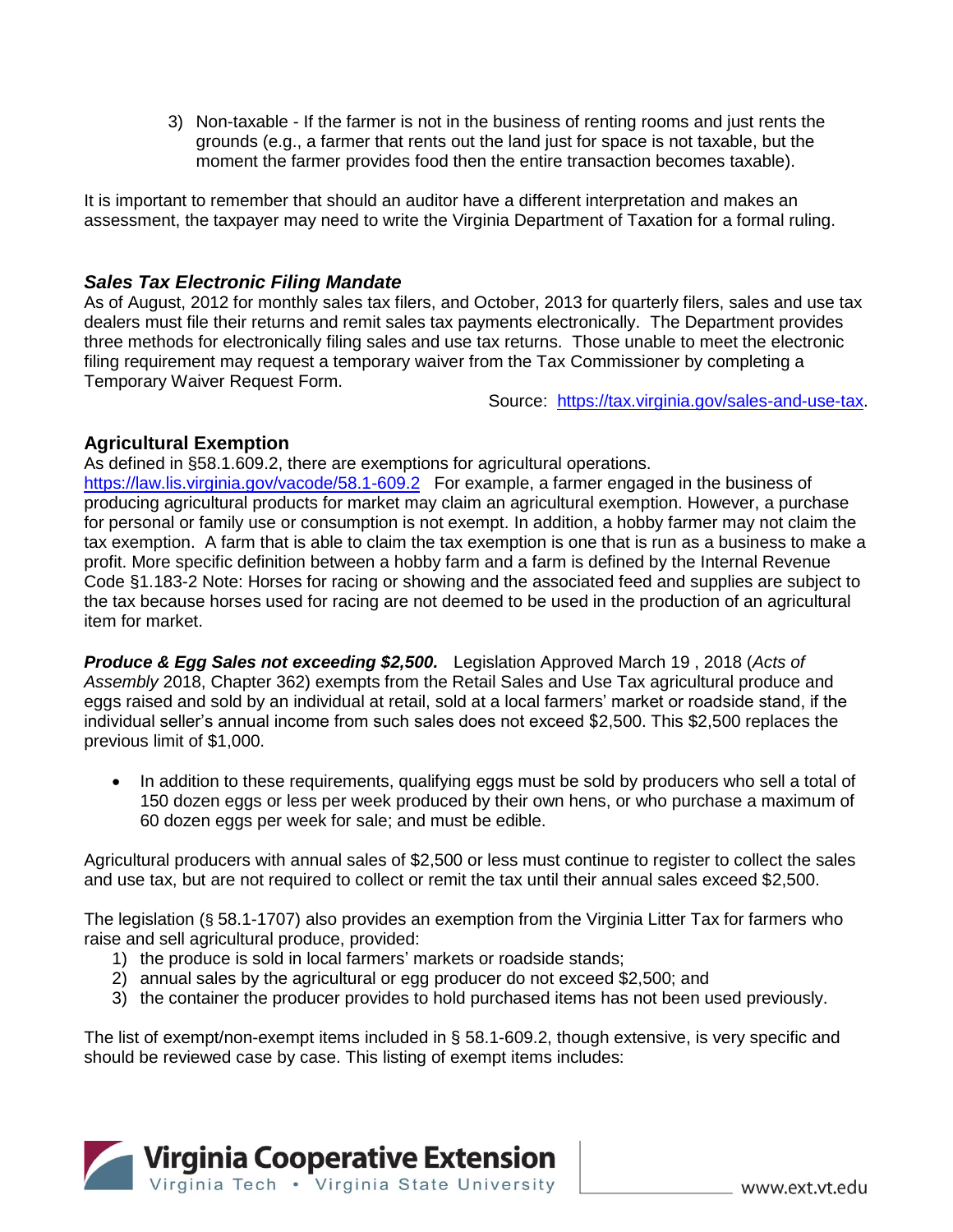- 1. Commercial feeds; seeds; plants; fertilizers; liming materials; breeding and other livestock; semen; breeding fees; baby chicks; turkey poults; rabbits; quail; llamas; bees; agricultural chemicals; fuel for drying or curing crops; baler twine; containers for fruit and vegetables; farm machinery; medicines and drugs sold to a veterinarian provided they are used or consumed directly in the care, medication, and treatment of agricultural production animals or for resale to a farmer for direct use in producing an agricultural product for market; tangible personal property, except for structural construction materials to be affixed to real property owned or leased by a farmer, necessary for use in agricultural production for market and sold to or purchased by a farmer or contractor; and agricultural supplies provided the same are sold to and purchased by farmers for use in agricultural production, which also includes beekeeping and fish, quail, rabbit and worm farming for market.
- 2. Every agricultural commodity or kind of seafood sold or distributed by any person to any other person who purchases not for direct consumption but for the purpose of acquiring raw products for use or consumption in the process of preparing, finishing, or manufacturing such agricultural or seafood commodity for the ultimate retail consumer trade, except when such agricultural or seafood commodity is actually sold or distributed as a marketable or finished product to the ultimate consumer. "Agricultural commodity," for the purposes of this subdivision, means horticultural, poultry, and farm products, livestock and livestock products, and products derived from bees and beekeeping.
- 3. Livestock and livestock products, poultry and poultry products, and farm and agricultural products, when produced by the farmer and used or consumed by him and the members of his family.
- 4. Machinery, tools, equipment, materials or repair parts therefor or replacement thereof; fuel or supplies; and fishing boats, marine engines installed thereon or outboard motors used thereon, and all replacement or repair parts in connection therewith; provided the same are sold to and purchased by watermen for use by them in extracting fish, bivalves or crustaceans from waters for commercial purposes.
- 5. Machinery or tools or repair parts therefor or replacements thereof, fuel, power, energy or supplies, and cereal grains and other feed ingredients, including, but not limited to, drugs, vitamins, minerals, nonprotein nitrogen, and other supplements or additives, used directly in making feed for sale or resale. Making of feed shall include the mixing of liquid ingredients.
- 6. Machinery or tools and repair parts therefor or replacements thereof, fuel, power, energy or supplies, used directly in the harvesting of forest products for sale or for use as a component part of a product to be sold. Harvesting of forest products shall include all operations prior to the transport of the harvested product used for (i) removing timber or other forest products from the harvesting site, (ii) complying with environmental protection and safety requirements applicable to the harvesting of forest products, (iii) obtaining access to the harvesting site, and (iv) loading cut timber or other forest products onto highway vehicles for transportation to storage or processing facilities.
- 7. Agricultural produce, as defined in § [3.2-4738,](https://law.lis.virginia.gov/vacode/3.2-4738/) and eggs, as described in § [3.2-5305,](https://law.lis.virginia.gov/vacode/3.2-5305/) raised and sold by an individual at local farmers markets and roadside stands, when such individual's annual income from such sales does not exceed \$2,500.

Source: <https://law.lis.virginia.gov/vacode/58.1-609.2>

To be tax exempt, these items must be purchased by a farmer or contractor or furnished to a contractor by a farmer to be affixed to real property owned or leased by the farmer and must be used in agricultural production for market. Exception: "Structural construction materials" are not included as exempt tangible personal property and, therefore, are subject to the tax. This group includes, but is not limited to, silos, barns, sheds, permanent storage bins, greenhouses, cattle guards, permanent fence, fuel storage tanks, electrical wiring, except wiring running from special purpose equipment to an off-on switch, plumbing, except as part of special purpose equipment.